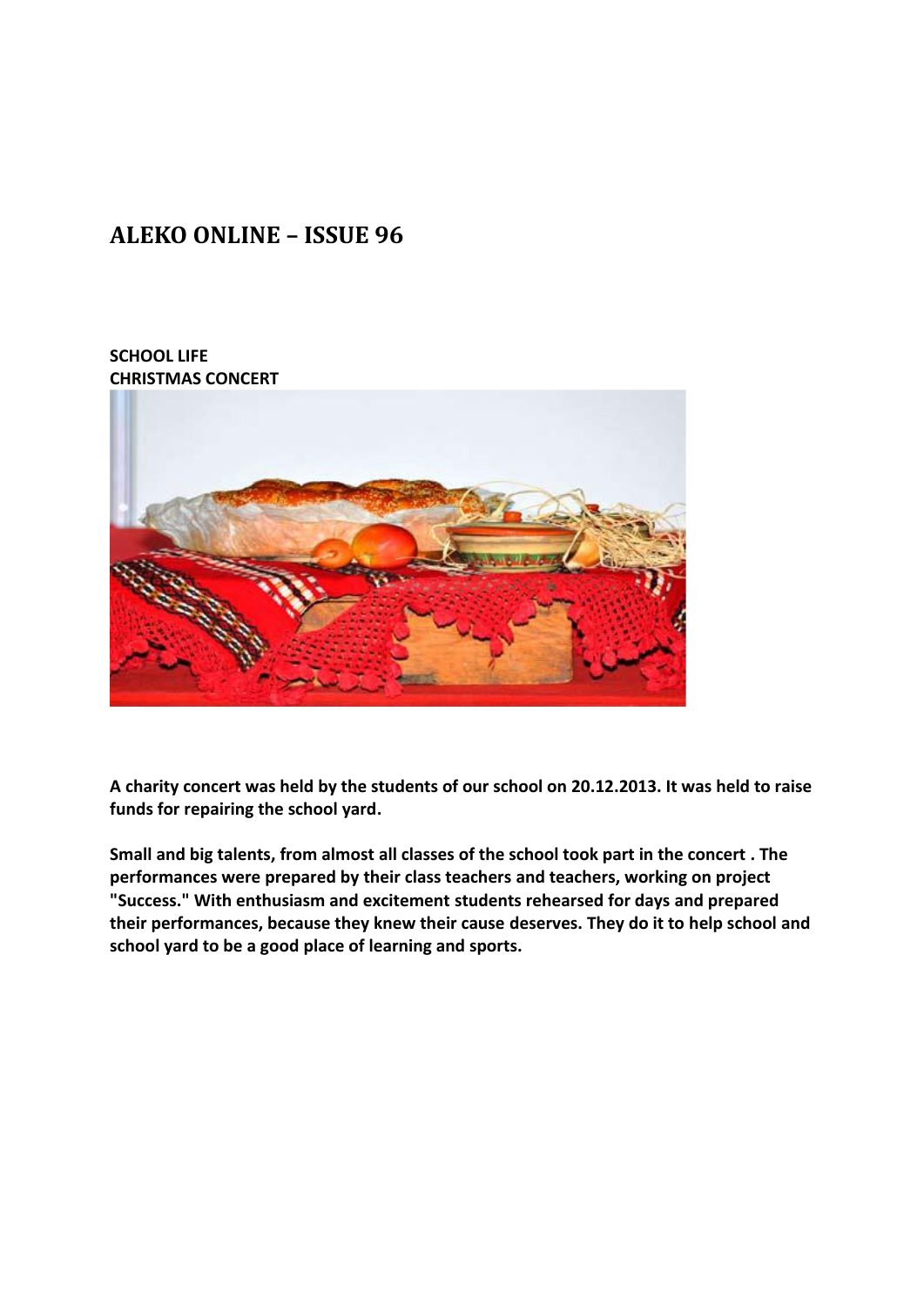

**Our talanted children sang, danced, played for more than eight hundred spectators. They proved that they are good not only at science and sport but also can create Christmas spirit.With their artistic ability they rejoiced their friends, parents and teachers.**

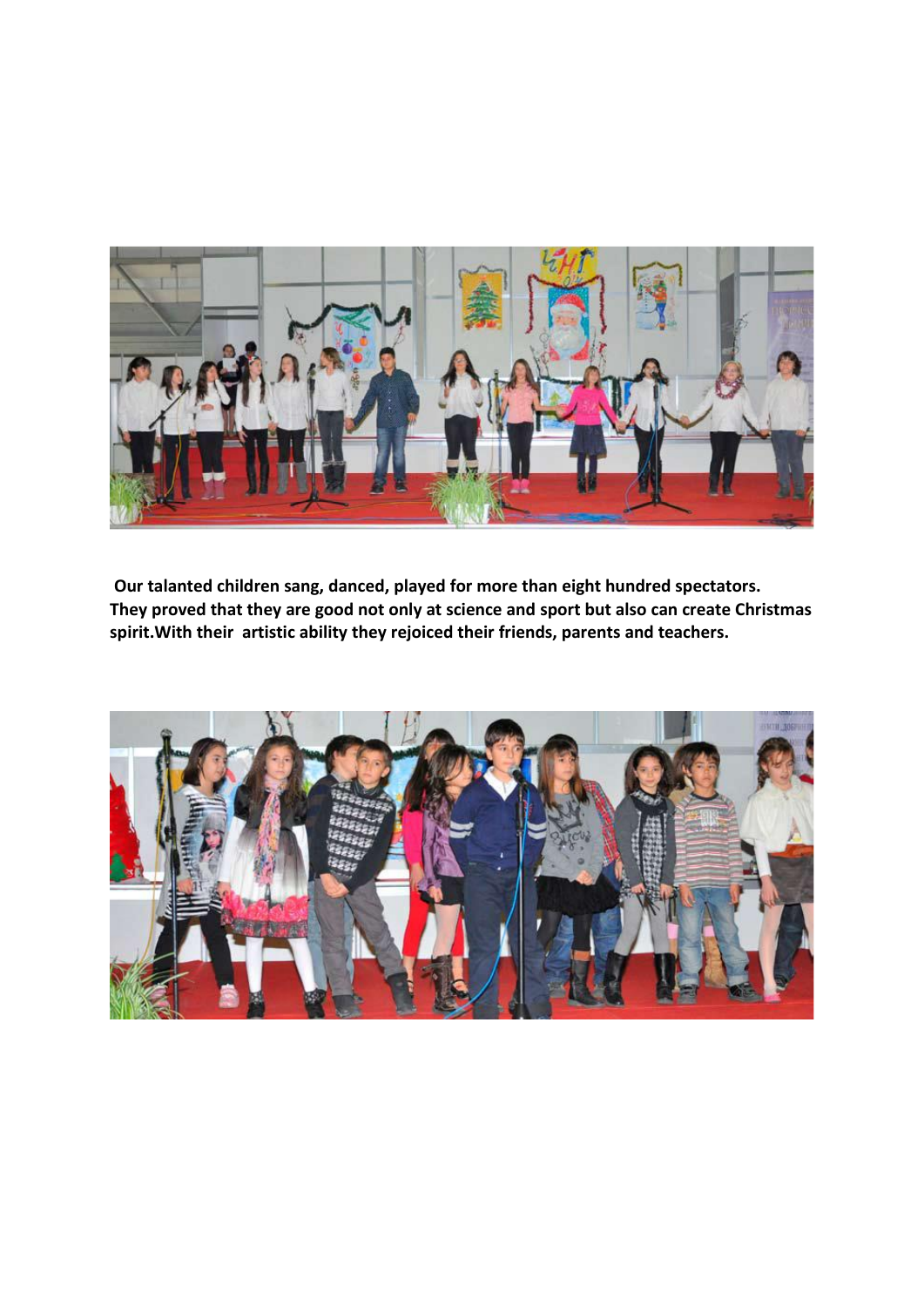## **CHRISTMAS TREE**

**For Christmas students from 1c class decorated a live tree. after the holidays children planted a tree in the school yard. During long breaks the first graders enjoy the little Christmas tree, take care of it and protect it. For next Christmas they hope to decorate it again. Because the most beautiful tree is the live one!** 



 **Todorka Tahchieva - 1c class teacher**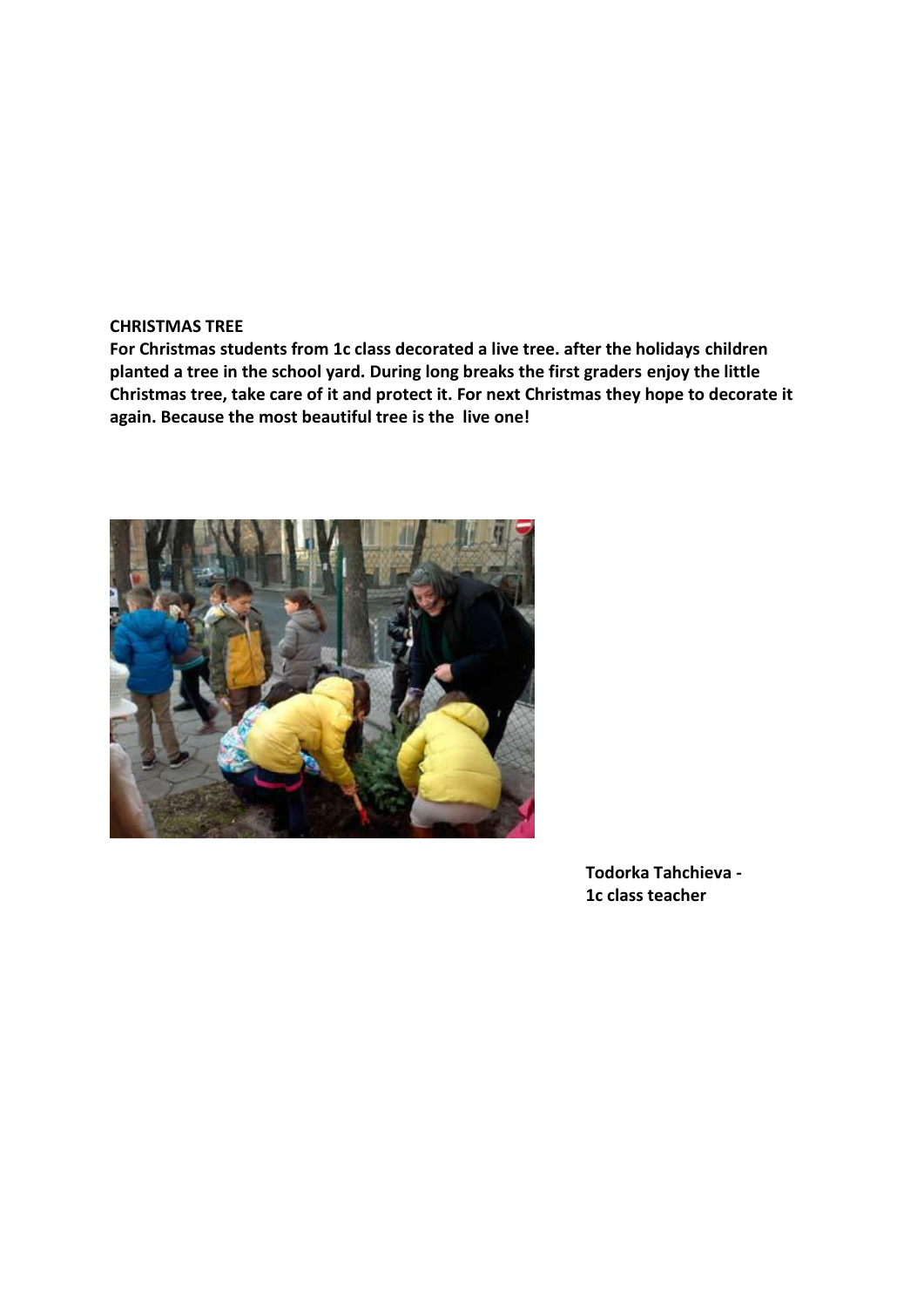## **worthy performances**



**Ivailo Manev of class 3b participate in a fencing competition in Sofia at the end of December. He showed skill with a sword, presented excellent and won second place. Let's go more forward and upward!**

**Fencing is a kind of struggle between two people using different types of weapons, and dogfight. The term is derived from the German word "feshten" fight. Initially fencing was applicable combat system than sport.** 



**Martin Koevski of class 3b has taken first place** 

**In the competition in swimming, which was held at school "Dimitar Matevski" on December 15.** 

**We wish him more success!**